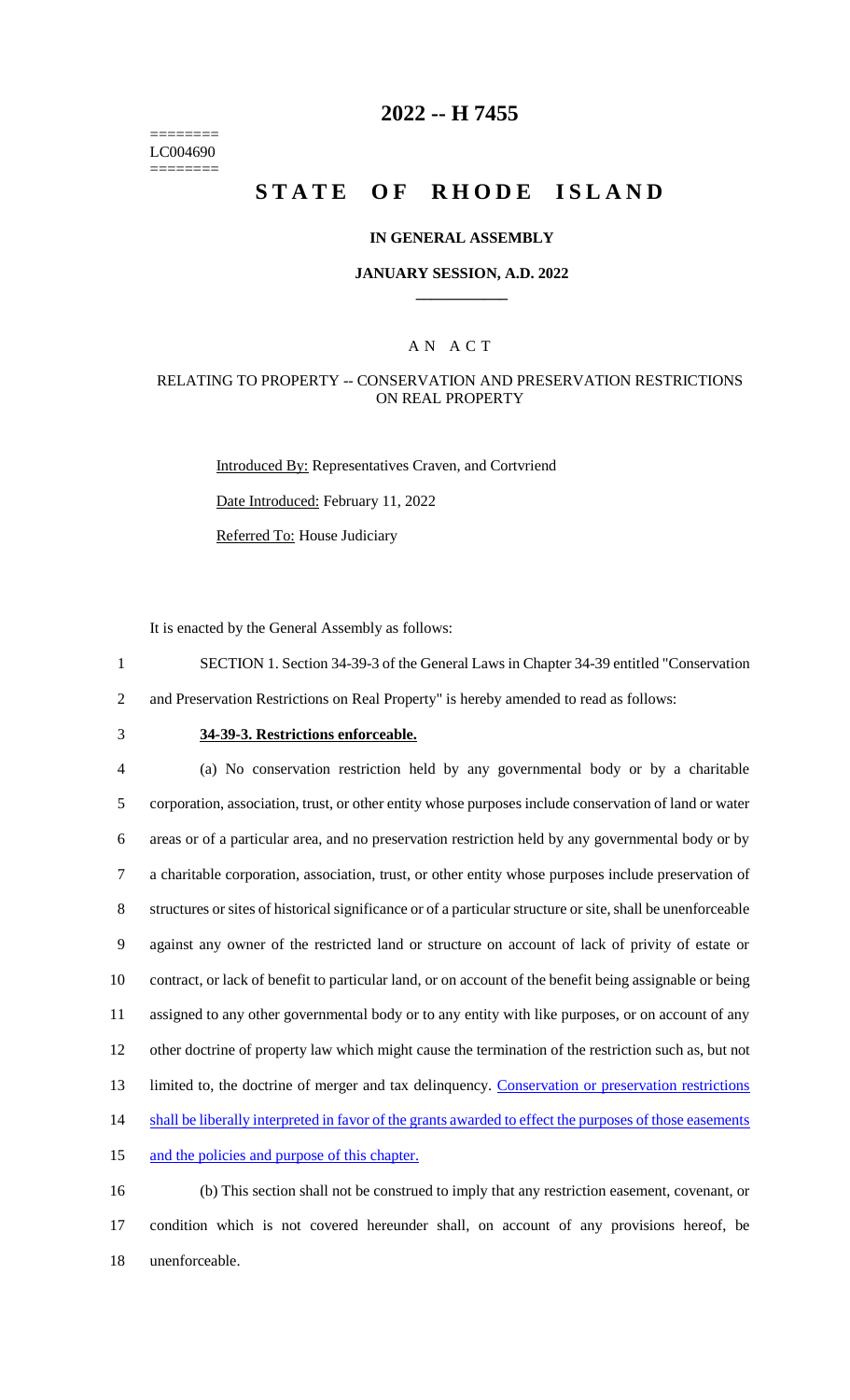- (c) The restrictions shall not be subject to the thirty year limitation on restrictive covenants
- provided in § 34-4-21.
- (d) The attorney general, pursuant to his or her inherent authority, may bring an action in the superior court to enforce the public interest in such restrictions.
- (e) The court in any judicial proceeding, or the decision maker in any arbitration or other alternative dispute resolution proceeding, in addition to any other relief ordered, may award the prevailing party, reasonable attorney's fees and costs incurred in the action or proceeding.
- (f) A court action affecting a conservation restriction held by a private land trust, as defined
- in § 42-17.1-2(28)(ii), may only be brought or intervened in by:
- (1) An owner of property interest in the real property burdened by the conservation restriction;
- (2) A holder of the conservation restriction;
- (3) A person having a third-party right of enforcement stated in the recorded conservation
- restriction; or
- (4) The attorney general as provided in subsection (d) of this section.
- SECTION 2. This act shall take effect upon passage.

======== LC004690 ========